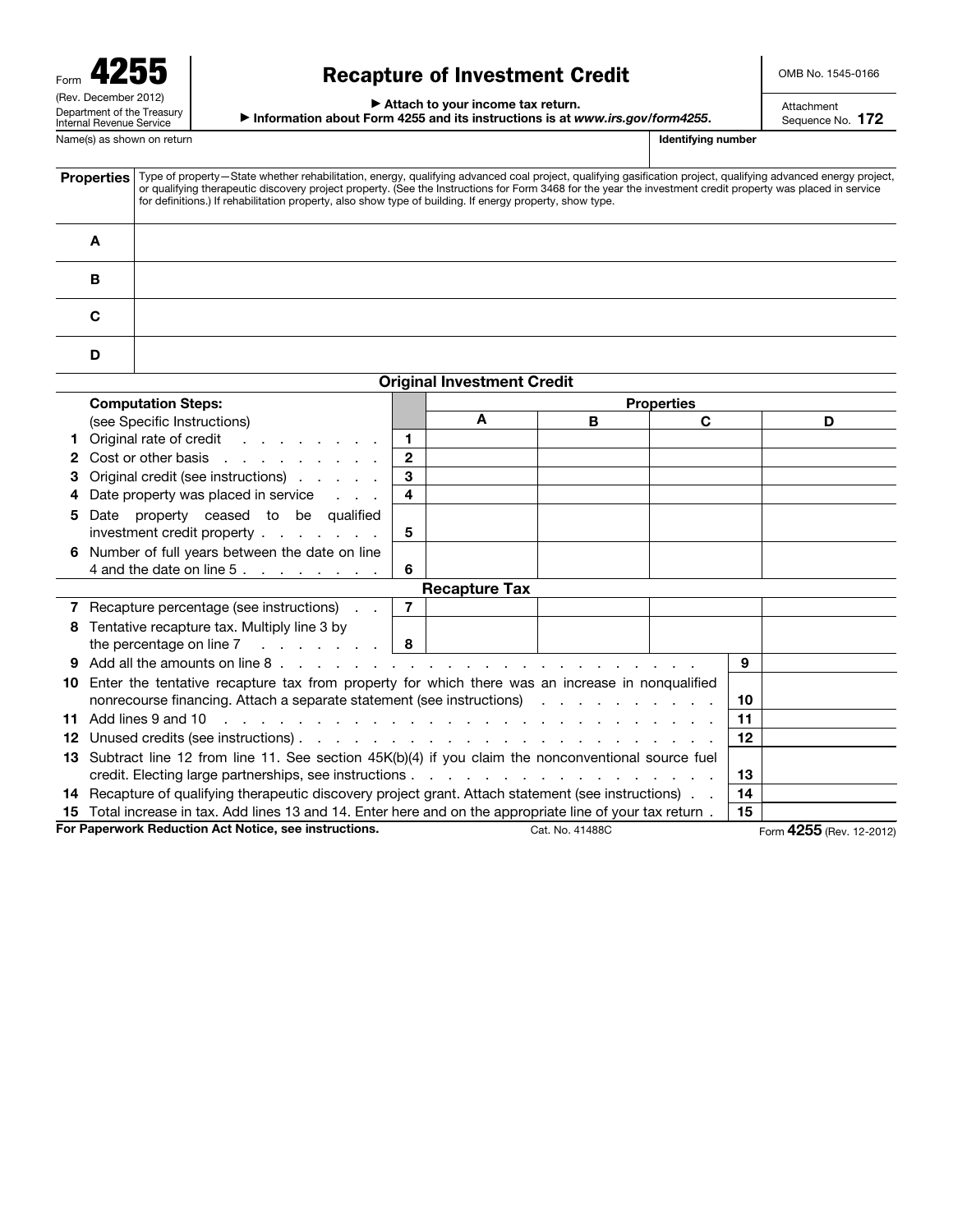### General Instructions

Section references are to the Internal Revenue Code unless otherwise noted.

Future developments. For the latest information about developments related to Form 4255 and its instructions, such as legislation enacted after this form and instructions were published, go to *www.irs.gov/form4255*.

#### Purpose of Form

Use Form 4255 to figure the increase in tax for the recapture of investment credit claimed and for the recapture of a qualifying therapeutic discovery project grant.

### Credit Recapture Requirements and Special Rules

Generally, you must refigure the investment credit and may have to recapture all or part of it if any of the following apply.

• You disposed of investment credit property before the end of 5 full years after the property was placed in service (recapture period).

• You changed the use of the property before the end of the recapture period so that it no longer qualifies as investment credit property.

• The business use of the property decreased before the end of the recapture period so that it no longer qualifies (in whole or in part) as investment credit property.

• Any building to which section 47(d) applies will no longer be a qualified rehabilitated building when placed in service.

• Any property to which section 48(b) applies will no longer qualify as investment credit property when placed in service.

• Before the end of the recapture period, your proportionate interest was reduced by more than one-third in a partnership (other than an electing large partnership), S corporation, estate, or trust that allocated the cost or other basis of property to you for which you claimed a credit.

• You received a payment under section 1603 of the American Recovery and Reinvestment Tax Act of 2009 for investment credit property for which you figured a credit for any prior year.

• A net increase in the amount of nonqualified nonrecourse financing occurred for any property to which section 49(a)(1) applied. For more details, see the instructions for line 10.

• You returned leased property (on which you claimed a credit) to the lessor before the end of the recapture period.

• In the case of a project under the Phase II gasification program, failure at any time during the applicable recovery period (as defined in section 168(c)) to attain and maintain the separation and sequestration requirements in section 48B(d)(1)(B). For more information, see Notice 2009-23, 2009-16 I.R.B. 802; as modified by Notice 2011-24, 2011-14 I. R.B. 603.

• In the case of a project under the Phase II qualifying advanced coal project program, failure during the applicable recovery period (as defined in section 168(c)) to attain and maintain the separation and sequestration requirements in section 48A(e)(1)(G). For more information, see Notice 2009-24, 2009-16 I.R.B. 817; as modified by Notice 2011-24, 2011-14 I.R.B. 603.

Exceptions to recapture. Recapture of the investment credit does not apply to the following.

• A transfer because of the death of the taxpayer.

• A transfer between spouses or incident to divorce under section 1041. However, a later disposition by the transferee is subject to recapture to the same extent as if the transferor had disposed of the property at the later date.

• A transfer of an interest in an electing large partnership.

• A transaction to which section 381(a) applies (relating to certain acquisitions of the assets of one corporation by another corporation).

• A mere change in the form of conducting a trade or business if:

1. The property is retained as investment credit property in that trade or business, and

2. The taxpayer retains a substantial interest in that trade or business.

A mere change in the form of conducting a trade or business includes a corporation that elects to be an S corporation and a corporation whose S election is revoked or terminated.

For more details on the recapture rules, see section 50(a).

Caution. See section 46(g)(4) (as in effect on November 4, 1990) to figure the recapture tax if you made a withdrawal from a capital construction fund set up under the Merchant Marine Act of 1936 to pay the principal of any debt incurred in connection with a vessel on which you claimed investment credit.

#### Recapture of Qualifying Therapeutic Discovery Project Grant

You may have to recapture all or part of a qualifying therapeutic discovery project grant paid under section 9023 of the ACA. If you received a qualifying therapeutic discovery project grant and the amount of the grant is more than the

amount of the allowable grant, you must include the difference as an increase in tax as if the investment to which the excess portion of the grant relates had ceased to be a qualified investment immediately after the grant was made. The increase in tax for any recapture of a qualifying therapeutic discovery project grant is imposed on the person to whom the grant was made. In the case of passthrough entities (including partnerships, S corporations, estates, and trusts), the tax is determined at the entity level and allocated to the entity owners as a credit recapture.

#### Basis Adjustment on **Recapture**

For property subject to investment credit or qualifying therapeutic discovery project grant recapture, increase the property's basis as follows.

• For rehabilitation credit property, qualifying advanced coal project property, qualifying gasification project property, qualifying advanced energy project property, or depreciable qualifying therapeutic discovery project property, increase the basis by 100% of the amount, attributable to each such property, of the recapture tax, adjustments to carrybacks and carryforwards under section 39, or adjustments to disallowed passive activity credits.

• For energy property, increase the basis by 50% of the amount, attributable to each such property, of the recapture tax, adjustments to carrybacks and carryforwards under section 39, or adjustments to disallowed passive activity credits. If the reason for recapture is due to receipt of a payment under section 1603 of the American Recovery and Reinvestment Act of 2009, the basis of the energy property is reduced by 50% of the payment received.

If you are a partner or S corporation shareholder, the adjusted basis of your interest in the partnership or stock in the S corporation is adjusted to take into account the adjustment made to the basis of property held by the partnership or S corporation.

For more information, see section 50(c) and Regulations section 1.469-3(f).

# Specific Instructions

Note. Do not figure the recapture tax on lines 1 through 9 if there is an increase in nonqualified nonrecourse financing related to certain at-risk property. Figure the tentative recapture tax for these properties on separate statements and enter the recapture tax on line 10. Include any unused credit for these properties on line 12.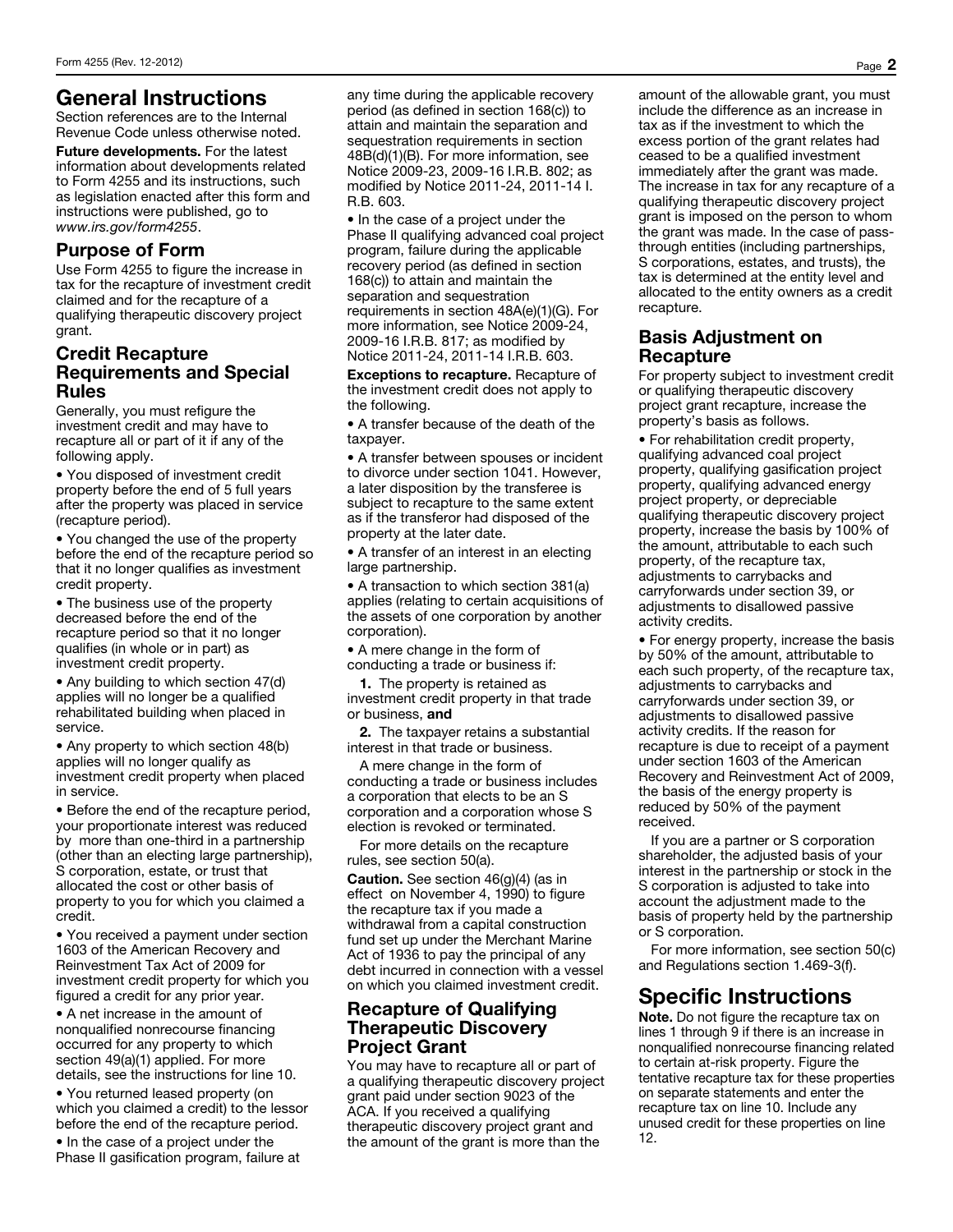Partnerships, S corporations, estates,

and trusts. For a partnership, S corporation, estate, or trust that allocated any or all of the investment credit to its partners, shareholders, or beneficiaries, provide the information they need to refigure the credit. See Regulations sections 1.47-4(a) and (c), 1.47-5, and 1.47-6. See the instructions for Form 1065-B for information on recapture of the investment credit by electing large partnerships.

Lines A through D. Describe the property for which you must refigure the credit.

Complete lines 1 through 8 for each property on which you are refiguring the credit. Use a separate column for each item. If you need more columns, use additional Forms 4255 or other statements that include all the information shown on Form 4255. Enter the total from all the separate statements on line 9.

Line 1. Enter the rate you used to figure the original credit from the Form 3468 that you filed.

Line 2. Enter the cost or other basis that you used to figure the original credit. If there has been a net increase in nonqualified nonrecourse financing with respect to the property that you have disposed of or that has otherwise ceased to be investment credit property, enter the cost or other basis you used to figure the original credit reduced by the amount of that net increase. If there has been a net decrease in nonqualified nonrecourse financing with respect to the property, enter the cost or other basis you used to figure the original credit plus the amount of that net decrease. For more details, see section 49(b).

Line 3. Enter the amount of the credit determined under section 46. If the credit determined for the property for which you must refigure the credit was limited (for example, by the kilowatt limit in section 48(c)(1)(B)), do not enter on line 3 more than the amount of the applicable limit.

Line 4. Enter the date (month/day/year) on which the property was placed in service, using the first day of the month in which the property is placed in service. For example, if the property was placed in service on February 20, 2010, enter 02/01/2010 on line 4. See Regulations section 1.47-1(c) for more information.

Line 5. Generally, this will be the date you disposed of the property. For more details, see Regulations section 1.47-1 (c).

Line 6. Do not enter partial years. If the property was held less than 12 months, enter zero. In case of failure to attain or maintain the separation and

sequestration requirements applicable to a Phase II gasification program or a Phase II advanced coal program, enter zero. If a payment was received under section 1603 of the American Recovery and Reinvestment Act of 2009, enter "0". For more information, see Notice 2009-23, 2009-16 I.R.B. 802, and Notice 2009-24, 2009-16 I.R.B. 817; as modified by Notice 2011-24, 2011-14 I. R.B. 603.

Line 7. Enter the recapture percentage from the following table. Enter 100 if a payment under section 1603 was received.

| <b>IF</b> the number of full<br>years on line 6 of<br>Form 4255 is | <b>THEN</b> the recapture<br>percentage is |
|--------------------------------------------------------------------|--------------------------------------------|
|                                                                    | 100                                        |
|                                                                    | 80                                         |
| 2                                                                  | 60                                         |
| 3                                                                  | 40                                         |
|                                                                    | 20                                         |
| 5 or more                                                          |                                            |

Line 9. If you have used more than one Form 4255, or separate statements to list additional items on which you figured an increase in tax, write to the left of the entry space "Tax from attached" and the total tax from the separate statements. Include the amount in the total for line 9.

Line 10. For certain taxpayers, the basis or cost of property is limited to the amount the taxpayer is at risk for the property at the end of the tax year. The basis or cost must be reduced by the amount of any "nonqualified nonrecourse financing" related to the property at the end of the tax year. If there is an increase in nonqualified nonrecourse financing, recapture may be required. See section 49(b) for details. For each property for which there is a net increase in nonqualified nonrecourse financing, figure the tentative recapture tax by multiplying the net increase by the percentage originally used to figure the credit. Enter the total tentative recapture tax for all such properties on line 10.

Line 12. Generally, enter the amount of unused credits from line 3 plus the amount of any other general business credit carrybacks and carryforwards that would have been allowed instead of the refigured credit. If you did not use all the credit you originally figured, either in the year you figured it or in a carryback or carryforward year, you do not have to recapture the amount of the credit you did not use. In refiguring the credit for the original credit year, be sure to include any carryforwards from previous years, plus any carrybacks arising within the first tax year (5 years for eligible small business credits (ESBCs) as defined in section 38(c)(5)(B)) after the original credit year that are now allowed because the recapture and

recomputation of the original credit made available some additional tax liability in that year. See Regulations section 1.47-1(d) and Rev. Rul. 72-221, 1972-1 C.B. 15, for details.

Figure the unused portion on a separate statement and enter it on this line. Do not enter more than the recapture tax on line 11.

*Example 1.* In 2009, Maayan earned a rehabilitation credit of \$100,000 from property A. Maayan used all of the credit to offset \$100,000 of tax in 2009. In 2010, Maayan earned a rehabilitation credit of \$75,000 from property B and used none of the credit to offset tax. In 2011, property A ceased to be investment credit property and Maayan must refigure the credit from property A. Her recapture percentage is 60%. She enters \$60,000 on lines 9 and 11. Because unused investment credits can be carried back one year (5 years for ESBC's), Maayan could have carried the rehabilitation credit from property B back to the original credit year for property A, 2009, and she may include \$60,000 of the \$75,000 carryforward from property B on line 12. Maayan's total increase in tax (line 13) for 2011 is \$0.

For a partnership, S corporation, estate, or trust that must recapture any part of a qualifying therapeutic discovery project grant, figure the increase in tax at the entity level. Do not complete lines 1 through 13 to figure this increase in tax. Figure the increase in tax on a separate statement and enter the result on line 14. See the instructions for line 14.

#### Partners, shareholders, and

beneficiaries. If your Schedule K-1 shows recapture of investment credit claimed in an earlier year, you will need your copy of the original Form 3468 to complete lines 1 through 6 of this Form 4255.

*Example 2.* In 2009, Ian earned a rehabilitation credit of \$100,000 from property A. Ian used \$1,000 of the credit to offset tax in 2009 and used \$99,000 as acarryforward to offset tax in 2010. In 2011, Ian earned a rehabilitation credit of \$75,000 from property B and used none to offset tax. On February 1, 2011, property A ceased to be investment credit property and Ian must refigure the credit from property A. His recapture percentage is 80%. He enters \$80,000 on lines 9 and 11. The unused credit for property B (\$75,000) cannot be entered on line 12 because that credit was earned in 2011 and cannot be carried back two years to 2009, the original credit year for property A. Unused investment credits can be carried back only one year (5 years for ESBC's) and any remaining unused credit must be carried forward. Ian's total increase in tax (line 13) for 2011 is \$80,000.